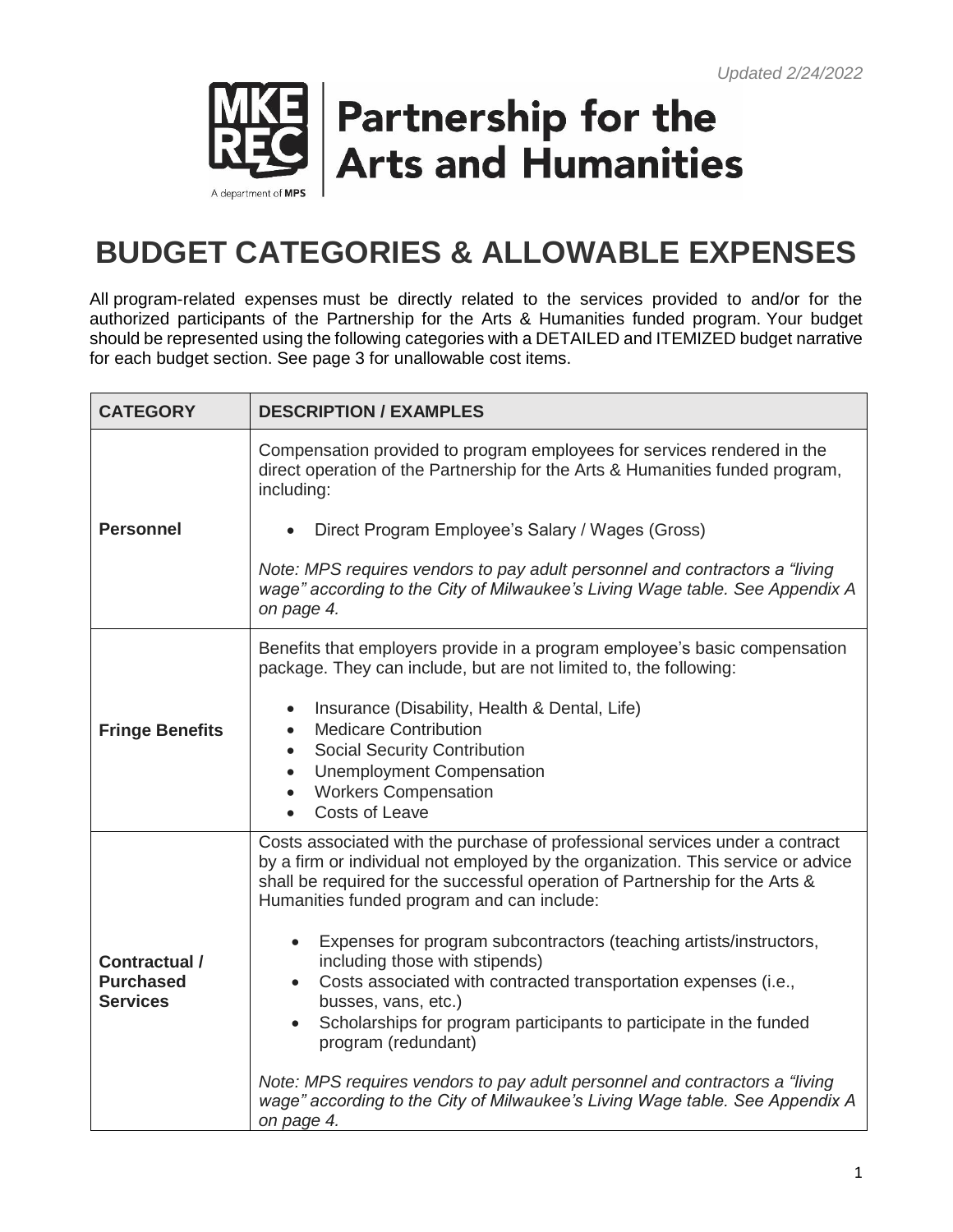| Program<br><b>Materials &amp;</b><br><b>Supplies</b>                                                              | Costs associated with the purchases of tangible goods and other expenses<br>necessary for carrying out the Partnership for the Arts & Humanities program.<br>They include supplies having a purchase price of less than one hundred dollars<br>(\$100) per item. If purchase price is above one hundred dollars (\$100), prior<br>approval is required by the Supervisor of the Partnership for the Arts &<br>Humanities. Examples include, but are not limited to:<br><b>Instructional Materials</b><br>$\bullet$<br>Program Materials / Supplies                                                                                                                                                                                                                                                                                                                                                               |  |
|-------------------------------------------------------------------------------------------------------------------|------------------------------------------------------------------------------------------------------------------------------------------------------------------------------------------------------------------------------------------------------------------------------------------------------------------------------------------------------------------------------------------------------------------------------------------------------------------------------------------------------------------------------------------------------------------------------------------------------------------------------------------------------------------------------------------------------------------------------------------------------------------------------------------------------------------------------------------------------------------------------------------------------------------|--|
| <b>Equipment</b><br>Purchase /<br><b>Rental</b>                                                                   | Equipment Purchase: Equipment purchases made with Partnership for the Arts<br>& Humanities funds should be related to the objectives of the funded<br>program. Costs associated with the purchase of tangible personal property that<br>have a unit acquisition cost equal to or under three hundred dollars (\$300) and<br>a useful life of one year or longer. Any item at or over three hundred dollars<br>(\$300) will become MPS property and must be inventoried and tagged<br>accordingly.<br>Equipment Rental: Costs associated with the rental of tangible personal<br>property having a unit acquisition cost equal to or over one hundred dollars<br>(\$100). Equipment must be rented for the sole purpose or usage by the<br>organization in carrying out the goals and objectives of the Partnership for the<br>Arts & Humanities funded program.<br>Equipment can include, but is not limited to: |  |
|                                                                                                                   | Digital Photo / Video Equipment<br><b>Musical Instruments</b><br>$\bullet$<br>Audio / Visual Equipment<br>$\bullet$                                                                                                                                                                                                                                                                                                                                                                                                                                                                                                                                                                                                                                                                                                                                                                                              |  |
| <b>General Program</b><br><b>Costs</b>                                                                            | Costs associated with supplies or materials necessary for the successful<br>operation of the Partnership for the Arts & Humanities funded program, but not<br>direct program materials or supplies. General program costs include:<br>Tickets / Membership<br>Program Advertising and Printing<br>$\bullet$<br>Participant Nutritious Snacks and Meals<br>Staff / Participant Apparel<br>$\bullet$<br>Mailings / Postage<br>$\bullet$<br>Duplicating<br>$\bullet$<br>Participant transportation (bus tickets or M-Cards)<br>Employee Cell Phone Reimbursement (required for programming)<br>Costs associated with travel and lodging for guest artists (pre-approval<br>$\bullet$<br>by the Supervisor of the Partnership for the Arts & Humanities<br>required)                                                                                                                                                 |  |
| <b>Administrative</b><br><b>Costs / Indirect</b><br><b>Expenses</b><br>(may not exceed<br>15% of total<br>budget) | In-direct costs that are incurred by the organization in administrating the<br>Partnership for the Arts & Humanities funded program and are not with direct<br>program services. The maximum amount for administrative costs is limited to<br>15% of the original contract amount.<br>These costs will be reimbursed at 15% of each Cost Report total until the<br>maximum (15% of original contract amount) has been reached. Documentation<br>of these expenses is not required.                                                                                                                                                                                                                                                                                                                                                                                                                               |  |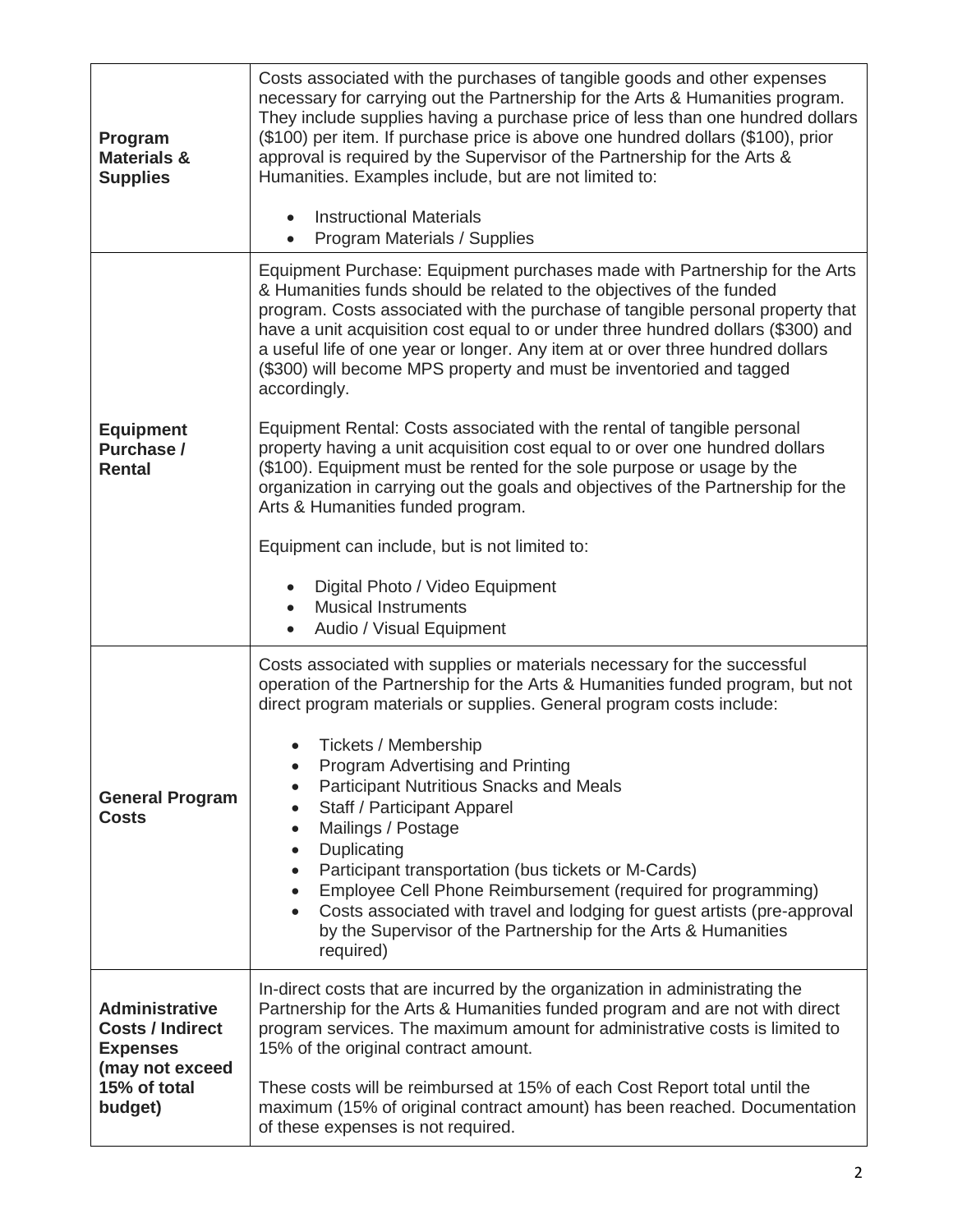|                                         | Non-reimbursable items are defined as any expense that is 1) unrelated to the<br>Partnership for the Arts & Humanities funded program, 2) not in accordance<br>with the Milwaukee Board of School Directors policies, or 3) not included in<br>your approved budget.                                                                                                                                                                                                                                                                                                                                                                                                                                                                                                                                                                                                                                                                                                                                                                                                                                                                                                                                                                                                                                                                                                                                                                                                                                                                                                                                                                     |
|-----------------------------------------|------------------------------------------------------------------------------------------------------------------------------------------------------------------------------------------------------------------------------------------------------------------------------------------------------------------------------------------------------------------------------------------------------------------------------------------------------------------------------------------------------------------------------------------------------------------------------------------------------------------------------------------------------------------------------------------------------------------------------------------------------------------------------------------------------------------------------------------------------------------------------------------------------------------------------------------------------------------------------------------------------------------------------------------------------------------------------------------------------------------------------------------------------------------------------------------------------------------------------------------------------------------------------------------------------------------------------------------------------------------------------------------------------------------------------------------------------------------------------------------------------------------------------------------------------------------------------------------------------------------------------------------|
| <b>Unallowable Cost</b><br><b>Items</b> | These include, but are not limited to:<br>Purchases or salaries not within the scope of the funded program<br>$\bullet$<br>Salaries or wages for staff and/or subcontractors that do not meet the<br>City of Milwaukee's current livable wage requirement<br>Fees or purchases associated with in-school programming<br>$\bullet$<br>Alcoholic beverages<br>$\bullet$<br>Late charges or fees<br>$\bullet$<br>Credit card fees<br>$\bullet$<br>Contributions, donations or tips <sup>1</sup><br>$\bullet$<br>Promotional/marketing items or materials not related to the funded<br>$\bullet$<br>program<br>Taxes, such as sales tax (exception: federal taxes)<br>$\bullet$<br>Mortgage, rent or lease payments<br>$\bullet$<br>Unpaid credit card purchases that do not have the original receipt and<br>$\bullet$<br>are not related to the funded program<br>Door prizes and incentive items for staff and participants<br>$\bullet$<br>Fundraising-related expenses such as mailings, event expenses, etc.<br>$\bullet$<br>Video game systems, accessories or games<br>$\bullet$<br>Food not directly used for the program and/or unhealthy food<br>$\bullet$<br>Equipment purchases over \$300 for a single item without prior<br>approval <sup>2</sup><br>Gasoline and/or maintenance for vehicles <sup>3</sup><br>$\bullet$<br>Agency or program signage to be placed within or outside any MPS<br>facility without the Partnership for the Arts & Humanities logo<br>Program audit or evaluation fees<br>$\bullet$<br>Photo or video documentation of the program to be used to market the<br>$\bullet$<br>program in the future |

 $\overline{a}$ 

<sup>1</sup> *Delivery fees and shipping costs are acceptable expenses.* 

<sup>2</sup> *Approved items purchased at or above \$300 will become property of Milwaukee Public Schools and will need to be inventoried and tagged.*

<sup>3</sup> *Requesting reimbursement for program-related mileage is acceptable.*